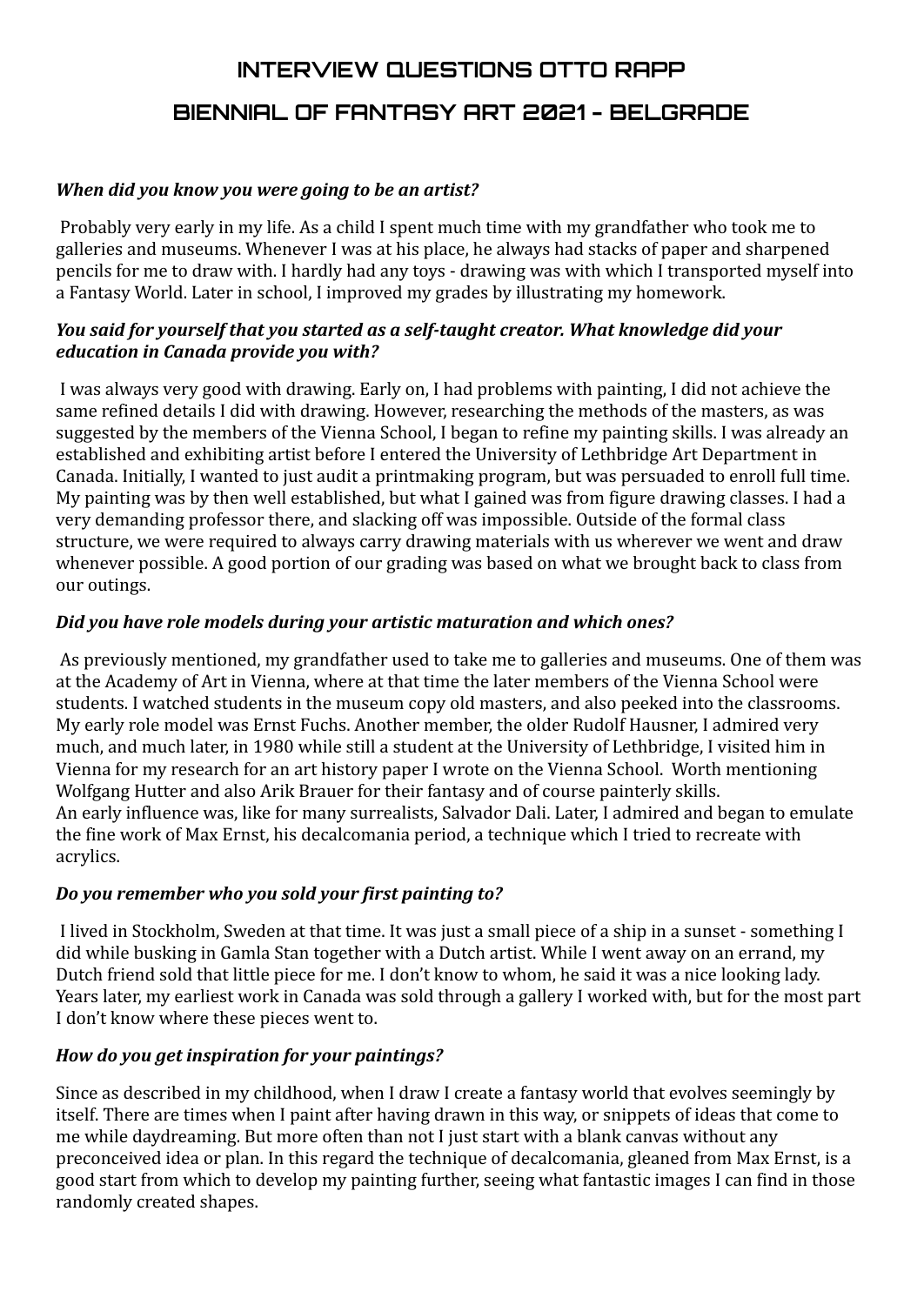## *Do you, while creating, let a story precede a picture, or while drawing (creating) do you develop the context in which your heroes live?*

For the most part, the latter is the case. A drawing or painting is like a trip into the unknown. But there are also times when I am inspired by a story I read, such as one told by a former lover of Picasso who revealed some curious insights into his private life. Or else the many books of fantasy and science fiction, which inspired and guided my thoughts. But I never, like so many others, would just illustrate literally what is described. A good example would be H.P. Lovecraft's Cthulhu: the way I drew it is found nowhere else.

## *How would you describe your style?*

I lean very strongly toward the definition of the Vienna School, which is a post-surrealist movement. Unlike Breton's definition of complete automatism, I would step back and assess what I had done and make conscious adjustments. It could best be described following apollonian-dionysian philosophy (as in Nietsche), the balance between inspiration and reason, chaos and order.

## *What is Bogomils universe?*

Bogomils Universe began in the early eighties as an essay for a solo exhibition, where I tried to explain in particular my style of decalcomania painting, but also the meandering of thoughts that guided my drawings. One of my first paintings in that style was named 'Bogomils Vegetable Garden' after I read a book about Bogomilism, the slavic sect of Gnosticism. The dualistic belief of their spiritual teachings resonated with my philosophy of balance between two opposites. Again, like with all my work, there was no attempt at literal interpretation. The title suggested itself also after a painting by Max Ernst, called 'Garden Airplane Traps'. Since many more paintings like this followed after that one, I used Bogomil in many titles, still today. I see Bogomil (the Grandfather) as my alter ego, exploring my Inner Universe. Thus the title of that particular show 'Bogomil's Universe'.

## *Are you preparing something new?*

Currently, I am reviving one earlier lost drawing, which I try to create in large format. It will, like the original lost one, be called 'Family Reunion'. But this version will be different, yet also based on a short story I once illustrated for an obscure magazine in the late seventies. One of the few pieces that in some way followed the narrative. It tells the story of a woman who believes she is dying, because a large family reunion was called and centered around her at a time out of the regular schedule. Of course, unlike the linear narrative of a story, my work is seen as holistic, like so many of my drawings which you can enter at whatever point and meander around like following a Möbius strip.

# *Tell us something about VISIONARY ART NETWORK, whose founder you are?*

In 2009 there was a scam going on luring artists of our genre to join an organization and website that promised fame and fortune, exhibitions worldwide. It turned out to be a scam, artists were prompted to pay for membership, and then designation as 'Master' etc. The scam evolved by scraping artwork of prominent members of our community and pretending they are members, sort of using them as bait. This happened across several different social media, particularly Facebook. As it turned out the much promised exposure and exhibition was a total flop. A number of us fought this, and I decided to fund a private network where invited artists could join and not pay anything for it. This was, however, private, and not accessible to the public. Later, I started a public website to display the best of each artist's work, and also a spin-off site where individual artworks are featured that then link to the respective artists page on the Visionary Art Gallery. These artist pages would also link to the artists own websites and their social sites.

# *Why is it important for artists to network and share their ideas?*

Artists are very individual, but it is important to network and inspire one another. We never stop learning, and by networking we absorb the best the group can offer. We learn from the masters of the